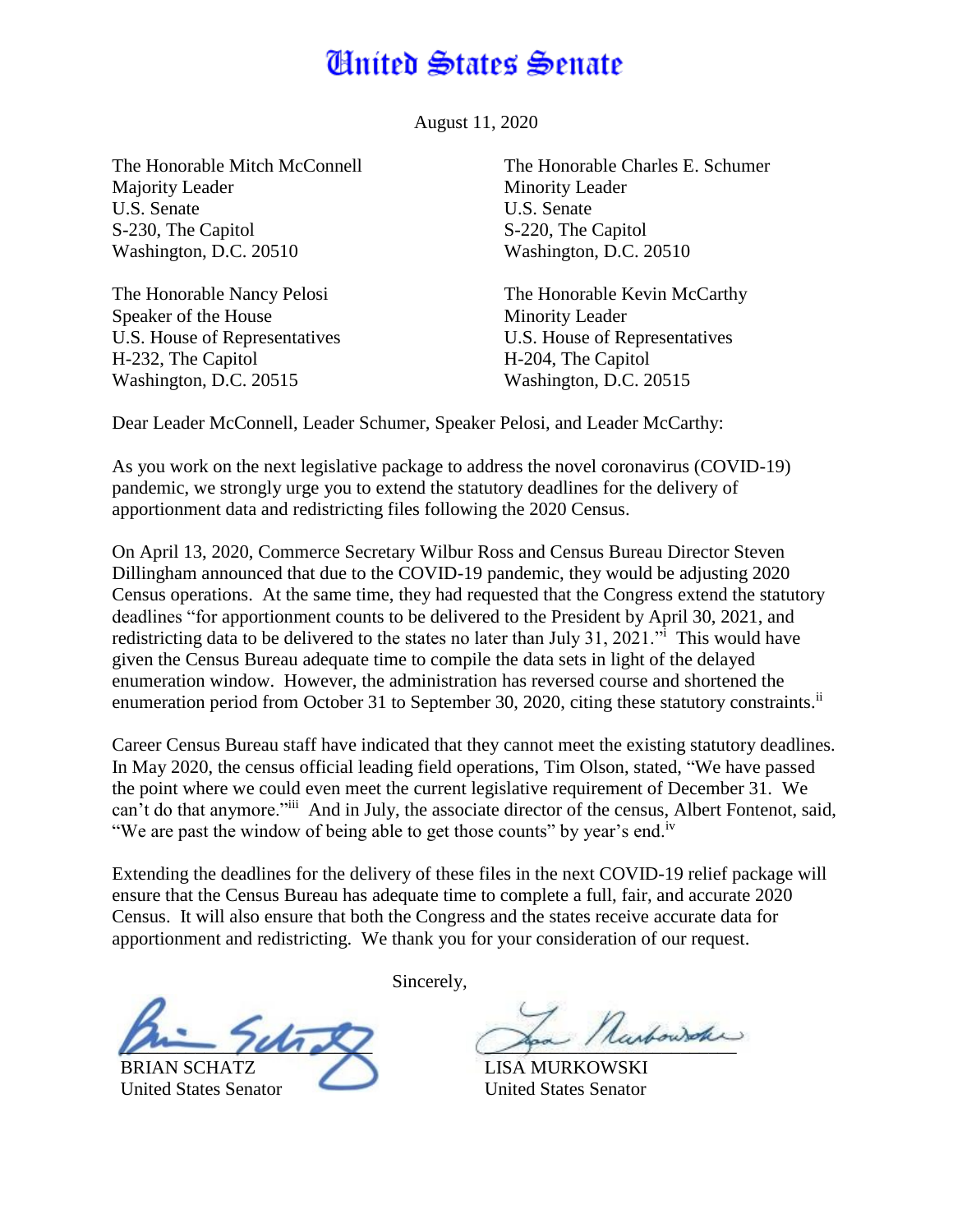١ In Sull

DAN SULLIVAN United States Senator

/s/ Dianne Feinstein DIANNE FEINSTEIN United States Senator

/s/ Kamala D. Harris KAMALA D. HARRIS United States Senator

/s/ Richard J. Durbin RICHARD J. DURBIN United States Senator

/s/ Tammy Duckworth TAMMY DUCKWORTH United States Senator

/s/ Jon Tester JON TESTER United States Senator

/s/ Sherrod Brown SHERROD BROWN United States Senator

/s/ Catherine Cortez Masto CATHERINE CORTEZ MASTO United States Senator

/s/ Amy Klobuchar AMY KLOBUCHAR United States Senator

/s/ Thomas R. Carper THOMAS R. CARPER United States Senator

/s/ Patrick Leahy

/s/ Elizabeth Warren ELIZABETH WARREN United States Senator

PATRICK LEAHY United States Senator

/s/ Tina Smith TINA SMITH United States Senator

/s/ Michael F. Bennet MICHAEL F. BENNET United States Senator

/s/ Richard Blumenthal RICHARD BLUMENTHAL United States Senator

/s/ Jack Reed JACK REED United States Senator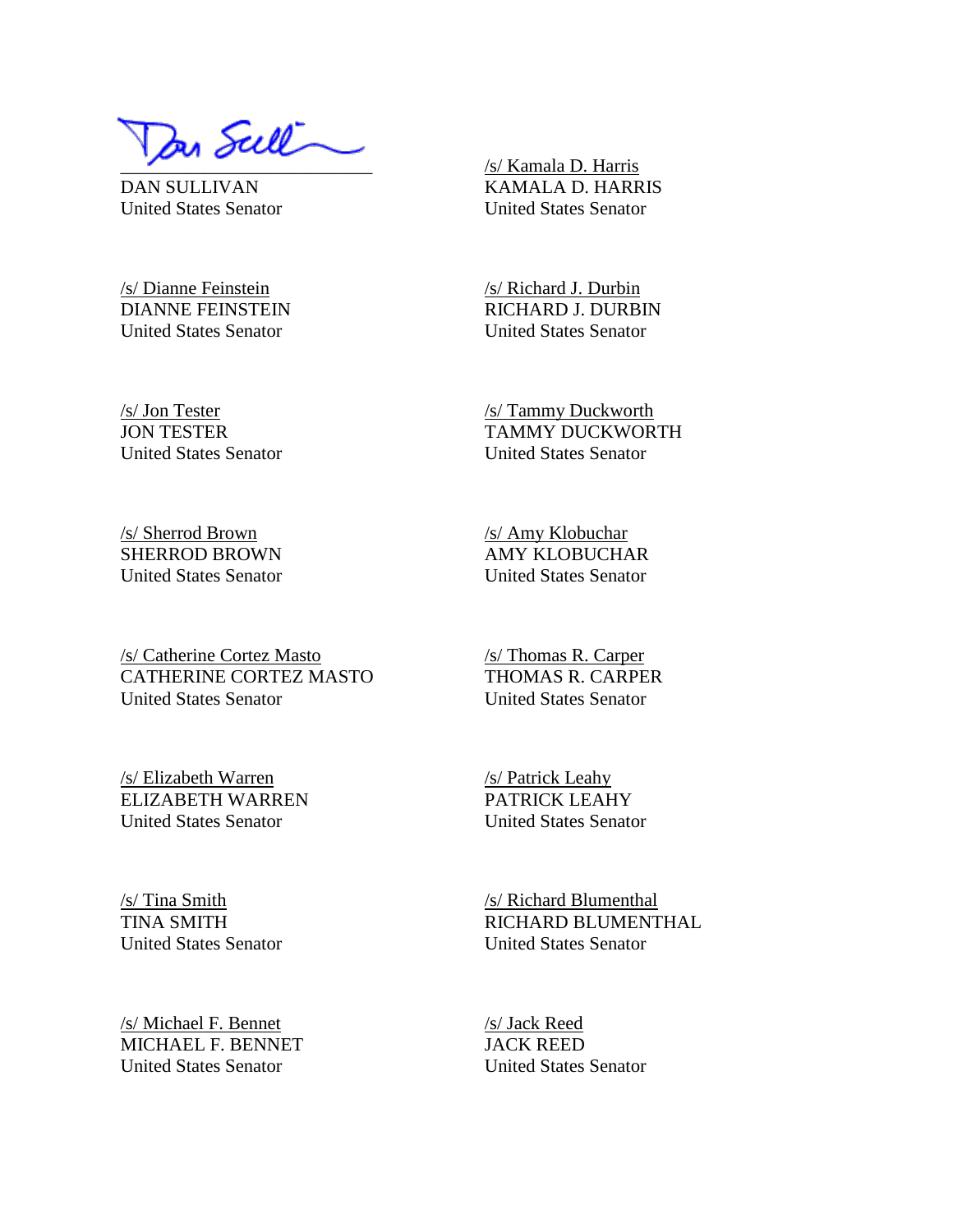/s/ Tammy Baldwin TAMMY BALDWIN United States Senator

/s/ Mark R. Warner MARK R. WARNER United States Senator

/s/ Jacky Rosen JACKY ROSEN United States Senator

/s/ Bernard Sanders BERNARD SANDERS United States Senator

/s/ Joe Manchin, III JOE MANCHIN, III United States Senator

/s/ Jeffrey A. Merkley JEFFREY A. MERKLEY United States Senator

/s/ Tom Udall TOM UDALL United States Senator

/s/ Chris Van Hollen CHRIS VAN HOLLEN United States Senator

/s/ Sheldon Whitehouse SHELDON WHITEHOUSE United States Senator

/s/ Kirsten Gillibrand KIRSTEN GILLIBRAND United States Senator

/s/ Edward J. Markey EDWARD J. MARKEY United States Senator

/s/ Kyrsten Sinema KYRSTEN SINEMA United States Senator

/s/ Martin Heinrich MARTIN HEINRICH United States Senator

/s/ Ron Wyden RON WYDEN United States Senator

/s/ Jeanne Shaheen JEANNE SHAHEEN United States Senator

/s/ Tim Kaine TIM KAINE United States Senator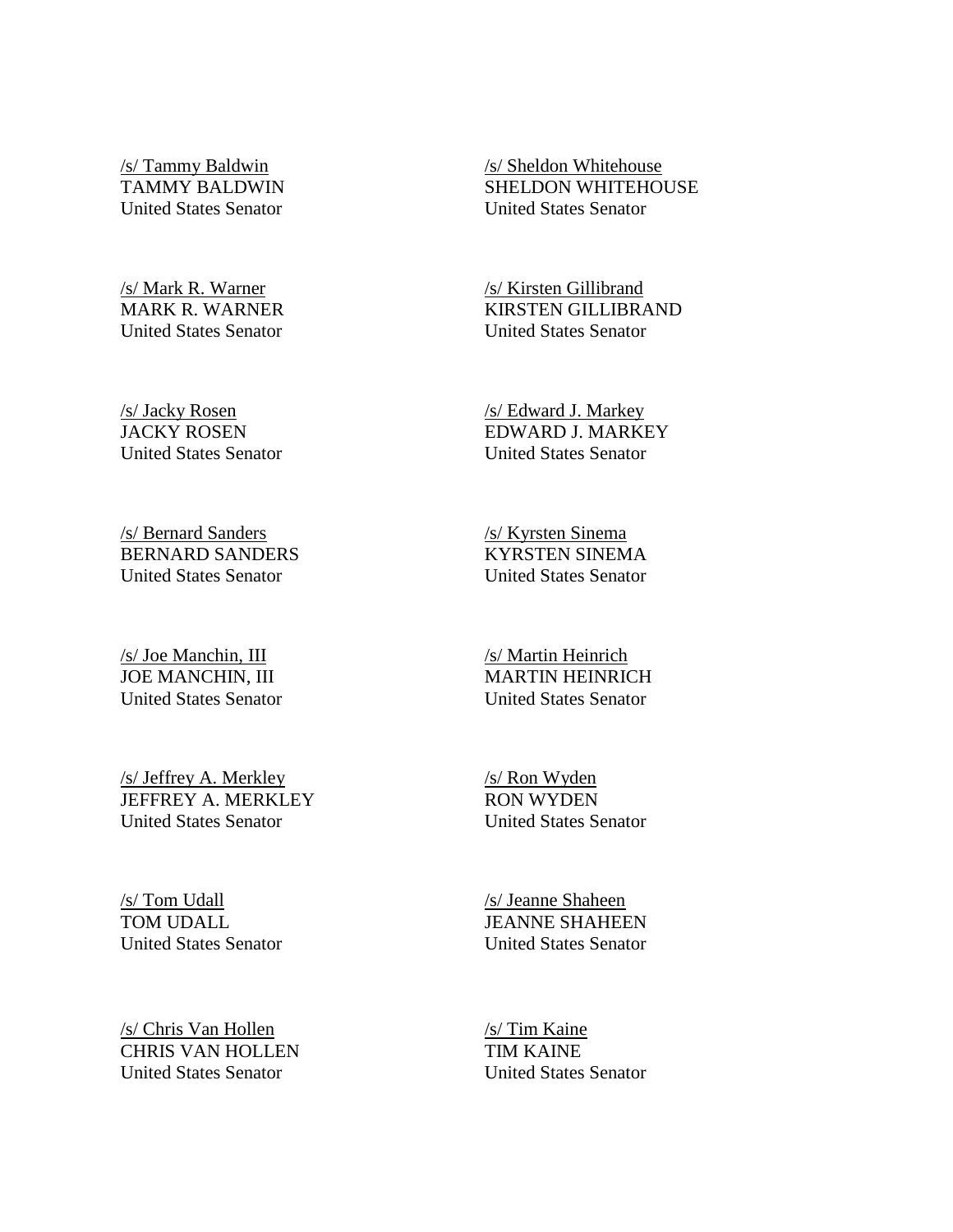/s/ Mazie K. Hirono MAZIE K. HIRONO United States Senator

/s/ Robert Menendez ROBERT MENENDEZ United States Senator

/s/ Maria Cantwell MARIA CANTWELL United States Senator

/s/ Angus S. King, Jr. ANGUS S. KING, JR. United States Senator

/s/ Cory A. Booker CORY A. BOOKER United States Senator

/s/ Christopher A. Coons CHRISTOPHER A. COONS United States Senator

/s/ Benjamin L. Cardin BENJAMIN L. CARDIN United States Senator

/s/ Margaret Wood Hassan MARGARET WOOD HASSAN United States Senator

/s/ Robert P. Casey, Jr. ROBERT P. CASEY, JR. United States Senator

/s/ Patty Murray PATTY MURRAY United States Senator

/s/ Gary C. Peters GARY C. PETERS United States Senator /s/ Doug Jones DOUG JONES United States Senator

/s/ Debbie Stabenow DEBBIE STABENOW United States Senator

 $\overline{a}$ 

/s/ Christopher S. Murphy CHRISTOPHER S. MURPHY United States Senator

i "U.S. Department of Commerce Secretary Wilbur Ross and U.S. Census Bureau Director Steven Dillingham Statement on 2020 Census Operational Adjustments Due to COVID-19," U.S. Census Bureau, 13 April 2020[, https://2020census.gov/en/news](https://2020census.gov/en/news-events/press-releases/statement-covid-19-2020)[events/press-releases/statement-covid-19-2020.](https://2020census.gov/en/news-events/press-releases/statement-covid-19-2020)

ii "Statement from U.S. Census Bureau Director Steven Dillingham: Delivering a Complete and Accurate 2020 Census Count," U.S. Census Bureau, 03 August 2020[, https://2020census.gov/en/news-events/press-releases/delivering-complete-accurate](https://2020census.gov/en/news-events/press-releases/delivering-complete-accurate-count.html)[count.html.](https://2020census.gov/en/news-events/press-releases/delivering-complete-accurate-count.html)